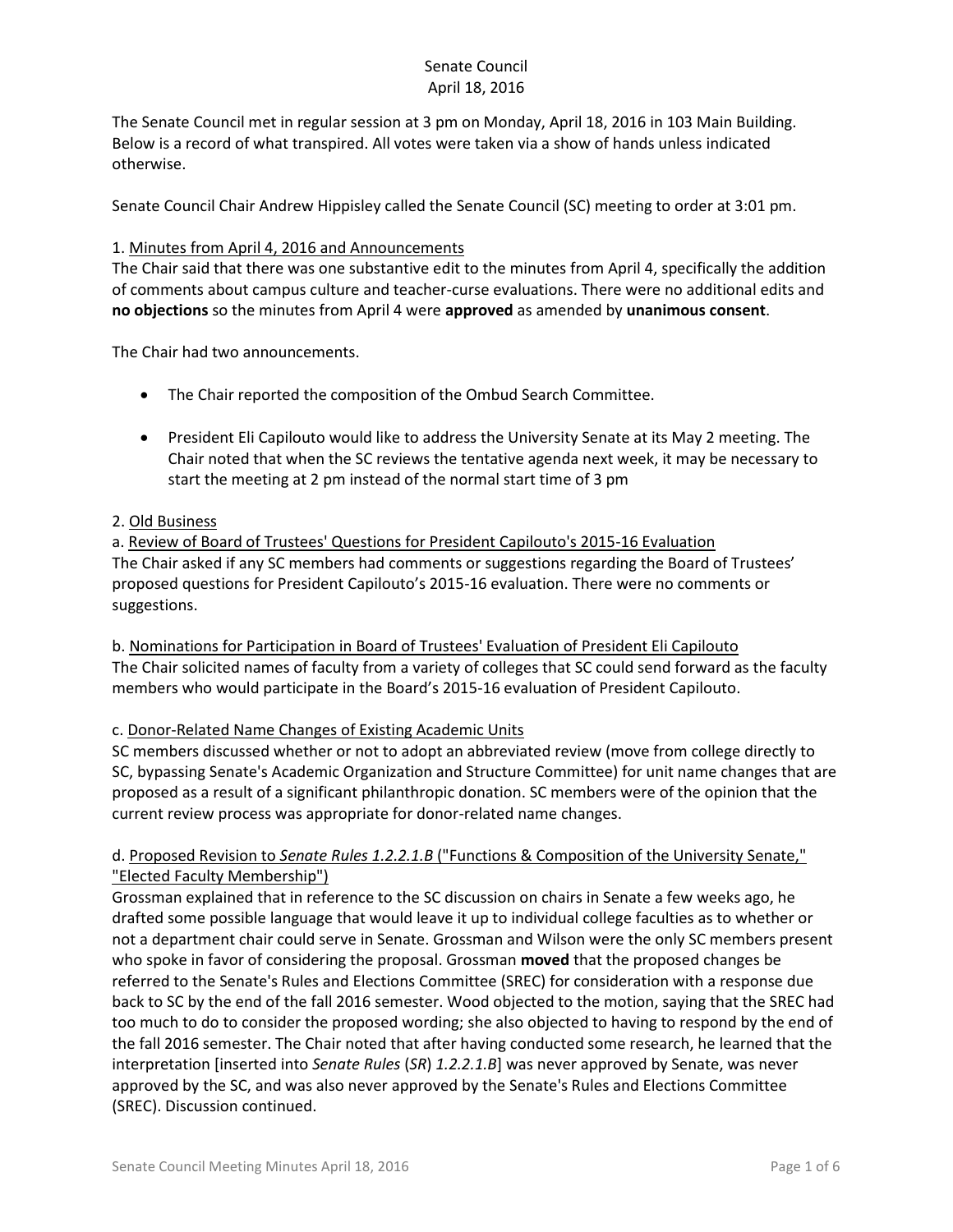Bailey **called the question**. A **vote** was taken on calling the question and the motion **passed** with none opposed. A **vote** was taken on the motion to send Grossman's proposed changes to *Senate Rules 1.2.2.1.B* to the SREC with a response from SREC by the end of the fall semester and the motion **failed** with one in favor.

### 3. Degree Candidates

#### a. May 2015 In Memoriam Posthumous Degree Candidates

The Chair offered some background information on offering posthumous In Memoriam degrees.

### i. College of Arts and Sciences Student

The Chair noted that Bruce O'Hara (AS/Biology) would not attend due to illness. He suggested SC members review the written comments that O'Hara had previously submitted regarding Mr. Martin Striz, a doctoral student in Biology, who passed away during the course of his studies at UK. SC members confirmed with O'Hara (reached by phone) that Mr. Striz had not completed his defense, so the honorary In Memoriam degree was the appropriate degree for the student to receive. Grossman **moved** that Mr. Striz be added to the May 2016 *In Memoriam* Posthumous Degree List and that the elected faculty senators approve UK's May 2016 *In Memoriam* list of candidates for credentials, for submission to the Senate and then through the President to the Board of Trustees, as the recommended degrees to be conferred by the Board. Porter **seconded**. A **vote** was taken and the motion **passed** with none opposed.

### ii. College of Engineering Student

Guest Kim Anderson (EN/Chemical and Materials Engineering, associate dean) shared information about Mr. Garrett Spence, a student in the Mechanical Engineering program, who passed away during the course of his studies at UK. Wood **moved** that Mr. Spence be added to the May 2016 *In Memoriam* Posthumous Degree List and that the elected faculty senators approve UK's May 2016 *In Memoriam* list of candidates for credentials, for submission to the Senate and then through the President to the Board of Trustees, as the recommended degrees to be conferred by the Board. Brown **seconded**. A **vote** was taken and the motion **passed** with none opposed.

### iii. Gatton College of Business and Economics Student

Guest Summer Eglinski (BE, Gatton Global Initiatives director) shared information about Mr. Tyler Foster, a student in the Accountancy program, who passed away during the course of his studies at UK. Blonder **moved** that Mr. Foster be added to the May 2016 *In Memoriam* Posthumous Degree List and that the elected faculty senators approve UK's May 2016 *In Memoriam* list of candidates for credentials, for submission to the Senate and then through the President to the Board of Trustees, as the recommended degrees to be conferred by the Board. Wood **seconded**. A **vote** was taken and the motion **passed** with none opposed.

### 4. Committee Reports

a. Senate's Academic Organization and Structure Committee (SAOSC) - Ernie Bailey, Chair i. Proposed Name Change of Department of Biomedical Engineering to F. Joseph Halcomb III, M.D. Department of Biomedical Engineering

Bailey, chair of the Senate's Academic Organization and Structure Committee (SAOSC), explained the proposal. Guest Abhijit Patwardhan, chair of the Department of Biomedical Engineering, offered a few comments. Blonder asked if the SAOSC had determined if the proposal was in compliance with *Administrative Regulations 8:4* ("Endowment and Naming Policies for Academic Positions,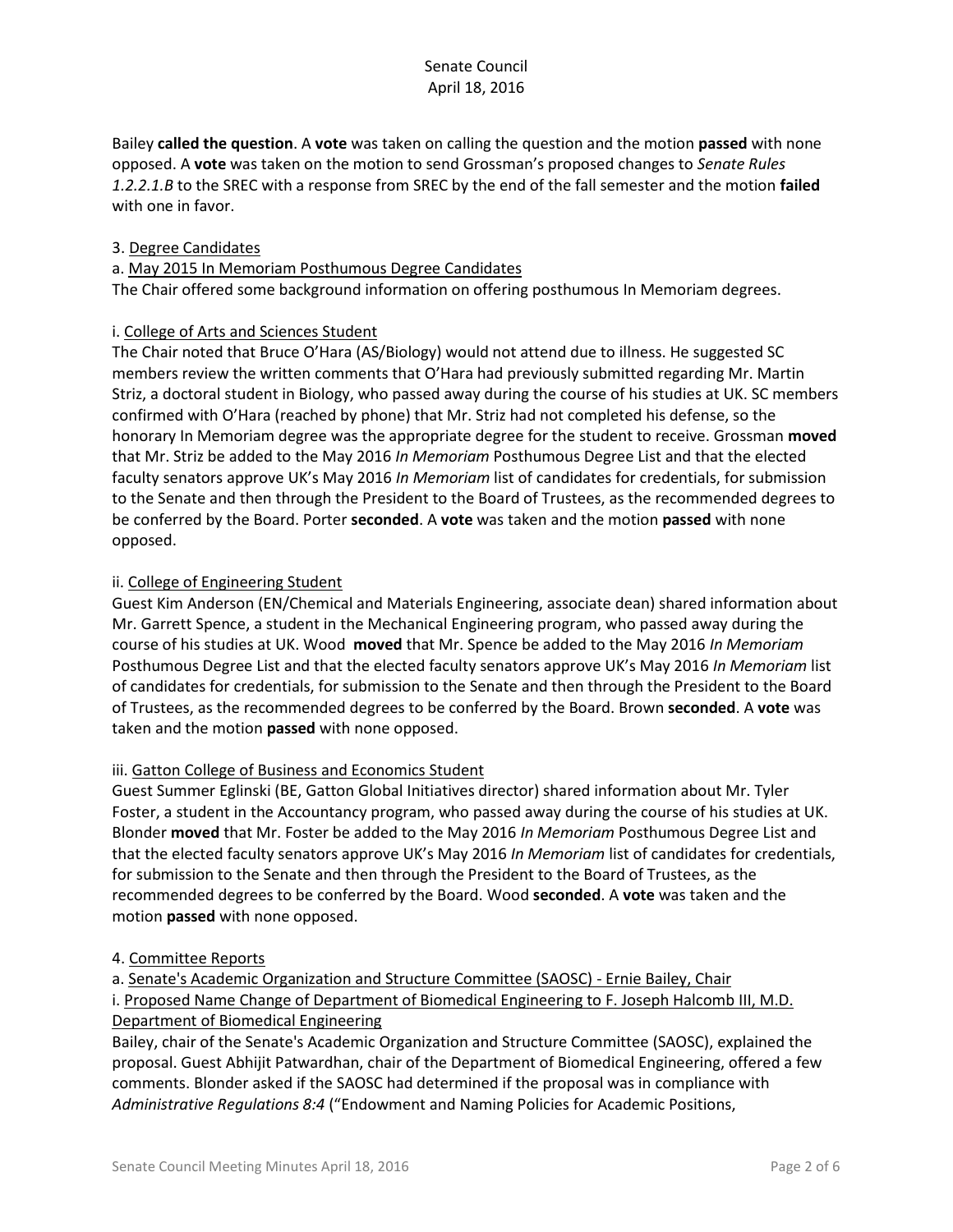Undergraduate Scholarships, Faculty and Graduate Fellowships, Programs, Units, and Property") and Bailey responded that he had not consulted that particular *AR*. There were some comments about whether or not the SAOSC needed to ensure the proposal complied with the requirements in *AR 8:4*. Bailey said that the SAOSC motion could be changed. He was comfortable offering a motion from SAOSC to recommend endorsement of the proposed name change from the Department of Biomedical Engineering to the F. Joseph Halcomb III, M.D. Department of Biomedical Engineering, pending compliance with *AR 8:4*. Because the motion came from committee, no **second** was required.

Discussion continued. Kraemer suggested that philanthropy-based name changes to units and spaces could be a topic for the SC's June retreat. There was additional, extensive discussion. A **vote** was taken and the motion **passed** with none opposed and one abstaining.

### ii. Proposed Move of Biosystems Engineering Major from College of Agriculture, Food and Environment to College of Engineering

Bailey explained the proposal. Guests Sue Nokes (CAFE/Biosystems and Agricultural Engineering, chair), Kim Anderson (EN/Chemical and Materials Engineering, associate dean), and Larry Grabau (CAFE/Plant and Soil Sciences, associate dean) answered questions. There was some confusion about the proposal, but the details surrounding the proposal were ultimately made clear. The College of Engineering currently owns the degree, but not the major. The proposal is to move the major from the College of Agriculture, Food and Environment to College of Engineering, thereby unifying the owner of the degree and major. There will be no change in facilities/offices; the Department of Biosystems Engineering will continue to reside in the College of Agriculture, Food and Environment and its faculty will continue to have courtesy appointments in the College of Engineering; all undergraduate services (student records, freshman advising, career services) will continue to reside in the College of Engineering; and the faculty of record for the degree program will continue to be the faculty in the Department of Biosystems and Agricultural Engineering. Nokes explained that the primary impetus for the proposal was to ensure that UK's Tableau system will appropriately record data for the program as being part of the College of Engineering, which was necessary for accreditation purposes.

The **motion** from the SAOSC was to recommend approval of the move of the Biosystems Engineering Major from the College of Agriculture, Food and Environment to the College of Engineering. Because the motion came from committee, no **second** was required. A **vote** was taken and the motion **passed** with none opposed.

The Chair commented that he had forgotten to ask Wood for updates on a couple of current issues. Wood said that the survey on President Eli Capilouto's 2015-16 performance would close the following morning; a final reminder to those who had not yet completed the survey went out earlier in the afternoon. There were 638 responses out of approximately 2,700 recipients. Wood, also chair of the Senate's Rules and Elections Committee (SREC), reported that the second round of voting would begin around noon the next day. The Chair commented that he was ineligible to vote and Wood concurred, stating that the Chair's distribution of effort (DOE) included 50% effort in administration. Blonder commented that he should have put his 50% effort as service, not administration, and he should have talked to the chair of the SREC [Wood] about it. Wood commented that "a rule is a rule" and that ended the discussion.

### iii. Proposed New Department of Arts Administration

Bailey explained the proposal. The **motion** from the SAOSC was a recommendation to endorse the proposed new Department of Arts Administration in the College of Fine Arts. Because the motion came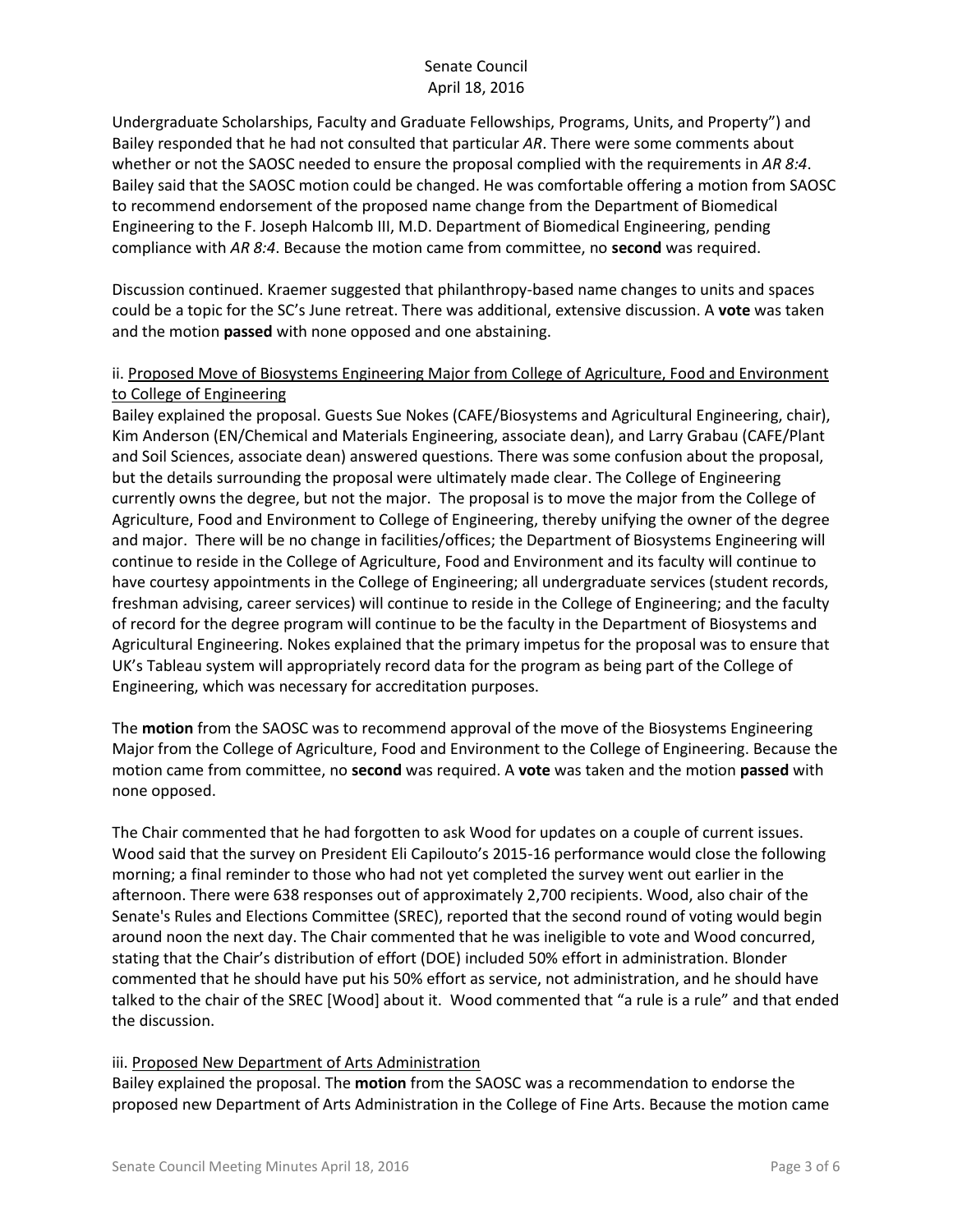from committee, no **second** was required. The Chair commented that UK's regulations require a search committee to identify a chair; the language in the proposal regarding an existing faculty member as a *de facto* chair was in conflict with existing policy. Guests David Sogin (FA/Music, associate dean) and Rachel Shane (FA/Art and Visual Studies) agreed to revise the proposal accordingly and submit the revision within the week. There was no further discussion so a **vote** was taken and the motion **passed** with none opposed.

## b. Senate's Admissions and Academic Standards Committee (SAASC) - Scott Yost, Chair

i. Proposed Changes to *Senate Rules 4.2.2.1* ("Admission to College of Nursing") Guest Scott Yost, chair of the Senate's Admissions and Academic Standards Committee (SAASC), explained the proposal. Guest Darlene Welsh (NU) said that the changed deadline would help the College of Nursing recruit more BSN students and would give those students more time to complete things such as background checks. There were no questions from SC members. The **motion** from the SAASC was to approve the proposed changes to *Senate Rules 4.2.2.1* ("Admission to College of Nursing"). Because the motion came from committee, no **second** was required. There were no questions from SC members so a **vote** was taken and the motion **passed** with none opposed.

In response to a query from Porter, Yost replied that in the fall, the SAASC would deliberate on which types of changes to admissions and academic standards should be reviewed by the SAASC.

## c. Advisory Committee for Graduation Composition and Communication Requirement - Jane Jensen and Scot Yost, Co-Chairs

Yost explained that he (Advisory Committee for Graduate Composition and Communication Requirement, co-chair) and Guest Jane Jensen (ED/Educational Policy Studies and Evaluation, also cochair) were present to discuss two Graduate Composition and Communication Requirement (GCCR) items – a new assessment policy that Jensen would describe in depth, and a course substitution policy that Yost would explain.

Yost said that the transfer issue applies to two situations: if a student transfers between UK programs; and if a student transfers into UK from another institution. The GCCR requirement was intended to be embedded in the student's major field of study, so the current, unwritten substitution policy has attempted to remain true to the major. If a student transfers internally, their new major department must be petitioned for a substitution as well as approve it. If a student took a non-GCCR course and wanted it to be approved for GCCR credit, the response was typically negative because if the student has been at UK, there is no reason the student could not have taken a GCCR-approved course. The proposed substitution policy was intended to offer guidelines to departments and programs regarding what would be acceptable justification for substitution. If a department wants to request a substitution for GCCR that is comprised of a writing intensive course plus a supplemental course to make it relevant to the major, the Advisory Committee for GCCR will require more information, such as the syllabus, examples of types of writing, etc. While that may be perceived as burdensome, the whole purpose of GCCR was for the course to be relevant to the major as well as meet certain multimodal standards.

Jensen added that in regard to students who transfer to UK from another institution, typically from a community college and who want to use a 200-level writing course to count for the GCCR, such 200 level courses may have looked similar to the old Graduation Writing Requirement, but the current GCCR required multimodal communication, not just writing. It is also difficult to know course details such as page length of written papers, whether or not there were peer review exercises, etc.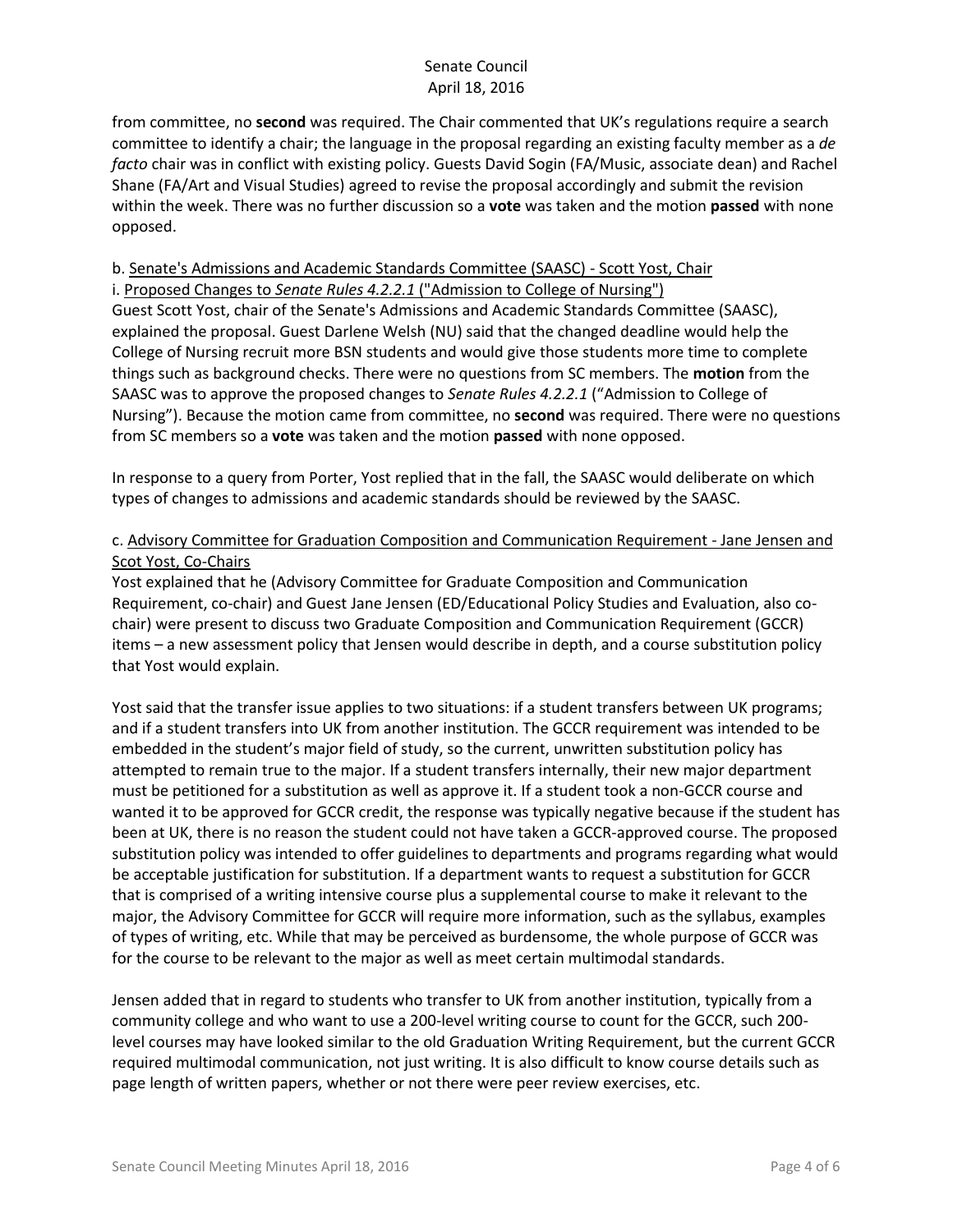Brown asked if the substitutions were specific to the student and Yost and Jensen concurred. Yost added that if there was a particular course being substituted repeatedly, it would make sense for the department to add that as another GCCR-approved course and develop a new Memorandum of Understanding (MOU) with the offering department, which would negate the need to submit substitution paperwork in the future. The MOU is a professional way to protect both programs and addresses staffing, assessment, etc.

The Chair said that the **motion** from the Advisory Committee for GCCR was to approve the substitution policy, as well as approve the required use of the GCCR substitution form, which was accompanied by instructions for filling out and for submission. Because the motion came from committee, no **second** was required. There was additional discussion about where the substitution language should reside and which committee should review it prior to inclusion in the *SR*. The final determination was that the substitution language should be submitted to the Senate's Admissions and Academic Standards Committee (SAASC) for review and insertion into *SR 5.4.3.1* ("Composition and Communication").

Porter **moved** to approve the substitution policy, as well as approve the required use of the GCCR substitution form (accompanied by instructions for filling out and for submission) and send it to the Senate's Admissions and Academic Standards Committee (SAASC) for review; if no problems are identified with SAASC, the proposal will be sent to the Senate for approval. Mazur **seconded**. A **vote** was taken and the motion **passed** with none opposed.

Jensen explained the proposal for GCCR assessment, noting that it did not have the same policy impact as the substitution issue. Departments had plans developed by their faculty for executing the GCCR for each major and the GCCR course could be within the department or outside the major. There was a statement at the bottom of each GCCR submission explaining that each department would need a plan regarding how they as a department would assess learning outcomes and program learning outcomes associated with GCCR. Many of the assessment plans were not rigorous and there was certainly no university-wide GCCR assessment opportunity. Each major has GCCR learning outcomes they assess and the Advisory Committee for GCCR reviews the plans and collects artifacts like any other assessment activity for learning outcomes. The Advisory Committee for GCCR does not adjudicate assessment, but rather creates a plan. The control remains in the major so assessment will follow the same process as any other student learning outcome assessment. In response to a question from McCormick, Jensen said that the planned University-wide GCCR assessment will be similar to UK Core assessments – all majors will submit evidence of meeting the four GCCR learning outcomes and the assessment process will sample artifacts from all majors using the UK Core composition and communication rubric. Guest Ben Withers (FA/Art and Visual Studies, associate provost for undergraduate education) added that within the context of a national debate on the value of higher education, having the ability to conduct a campuswide assessment of GCCR should help UK be able to show clear added value.

Jensen stated that the work load entailed by the proposal might be a concern. She said that as the GCCR Advisory Committee reviews assessment plans for individual courses, if a plan is identified as being in need of additional assistance, the GCCR Advisory Committee will offer to help and hopefully move the assessment plan to a better place. Part of UK's SACS-mandated quality enhancement plan (QEP) is effective assessment so technical help is already available; the assessment plan was not an unfunded mandate. The Chair commented that it would make sense to note in the *SRs* that there was an assessment plan, but that the *SRs* could point to a policy that lives elsewhere. Jensen noted that the Undergraduate Council had approved the assessment plan so it could at least temporarily reside in that area.